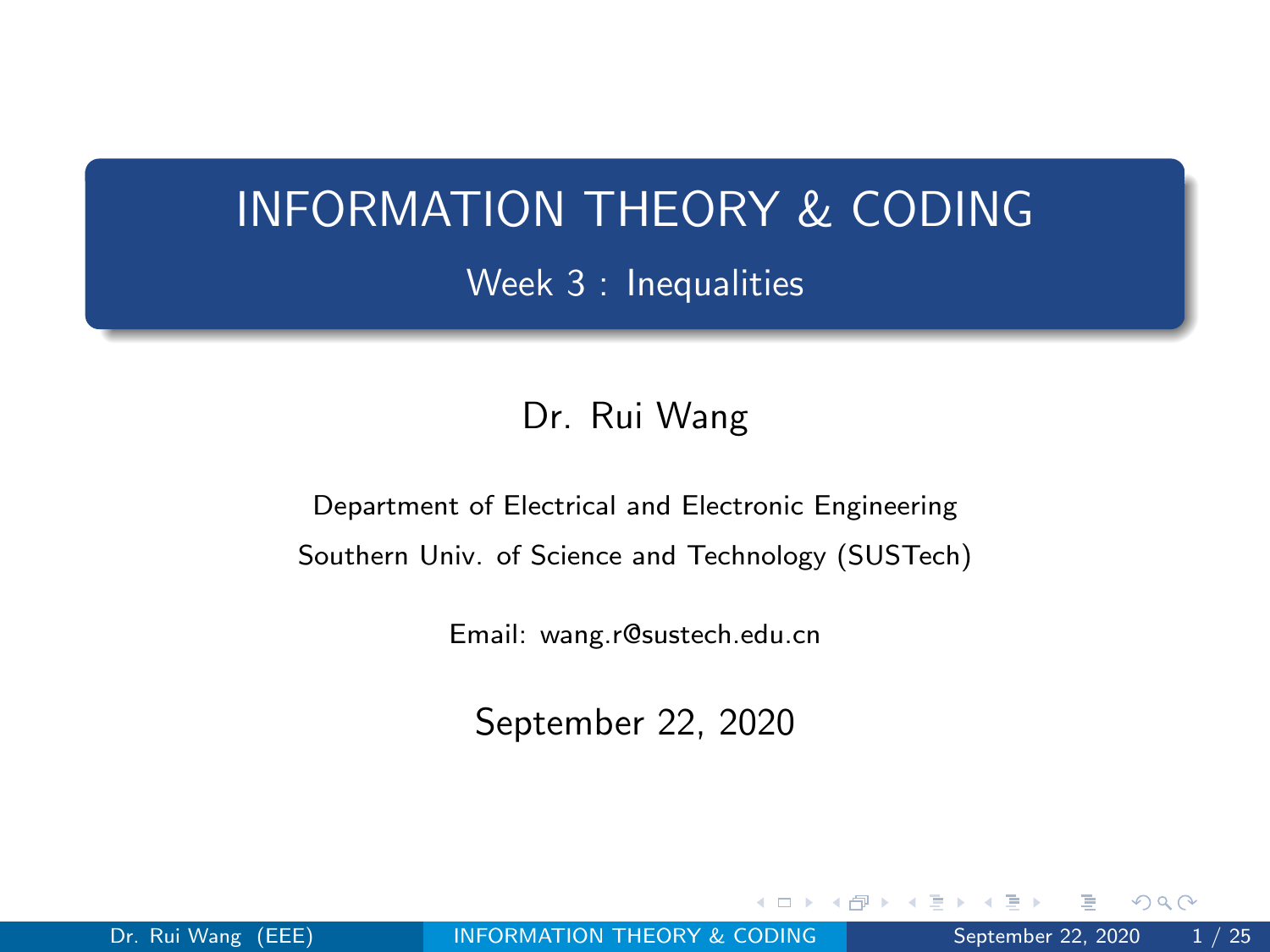## Review Summary

**• Definitions:** 

$$
H(X) = E_p \log \frac{1}{p(X)}
$$
  
\n
$$
H(X, Y) = E_p \log \frac{1}{p(X, Y)}
$$
  
\n
$$
H(X|Y) = E_p \log \frac{1}{p(X|Y)}
$$
  
\n
$$
I(X; Y) = E_p \log \frac{p(X, Y)}{p(X)p(Y)}
$$
  
\n
$$
D(p||q) = E_p \log \frac{p(X)}{q(X)}
$$
  
\n
$$
I(X; Y) = H(X) - H(X|Y)
$$
  
\n
$$
= H(Y) - H(Y|X)
$$
  
\n
$$
= H(X) + H(Y) - H(X, Y).
$$

 $\leftarrow$ 

 $\left($ ЭÞ.  $\mathcal{A}$ э  $\vert \cdot \vert$   $299$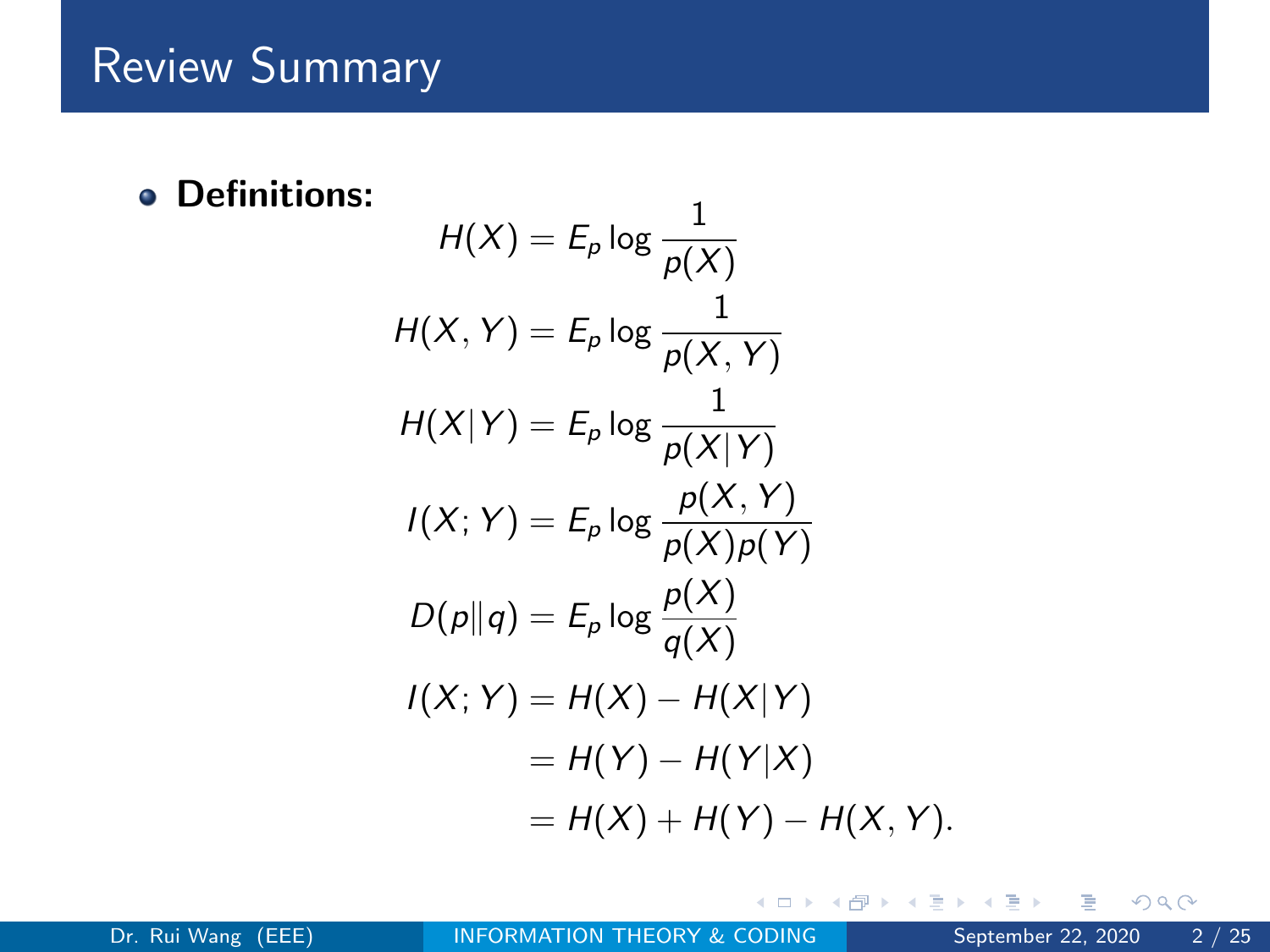Chain rules:

# Entropy:  $H(X_1, X_2, \ldots, X_n) = \sum_{i=1}^n H(X_i | X_{i-1}, \ldots, X_1).$

## Mutual information:  $I(X_1, X_2, \ldots, X_n; Y) = \sum_{i=1}^n I(X_i; Y | X_1, X_2, \ldots, X_{i-1}).$

# Relative entropy:  $D(p(x, y)||q(x, y)) = D(p(x)||q(x)) + D(p(y|x)||q(y|x)).$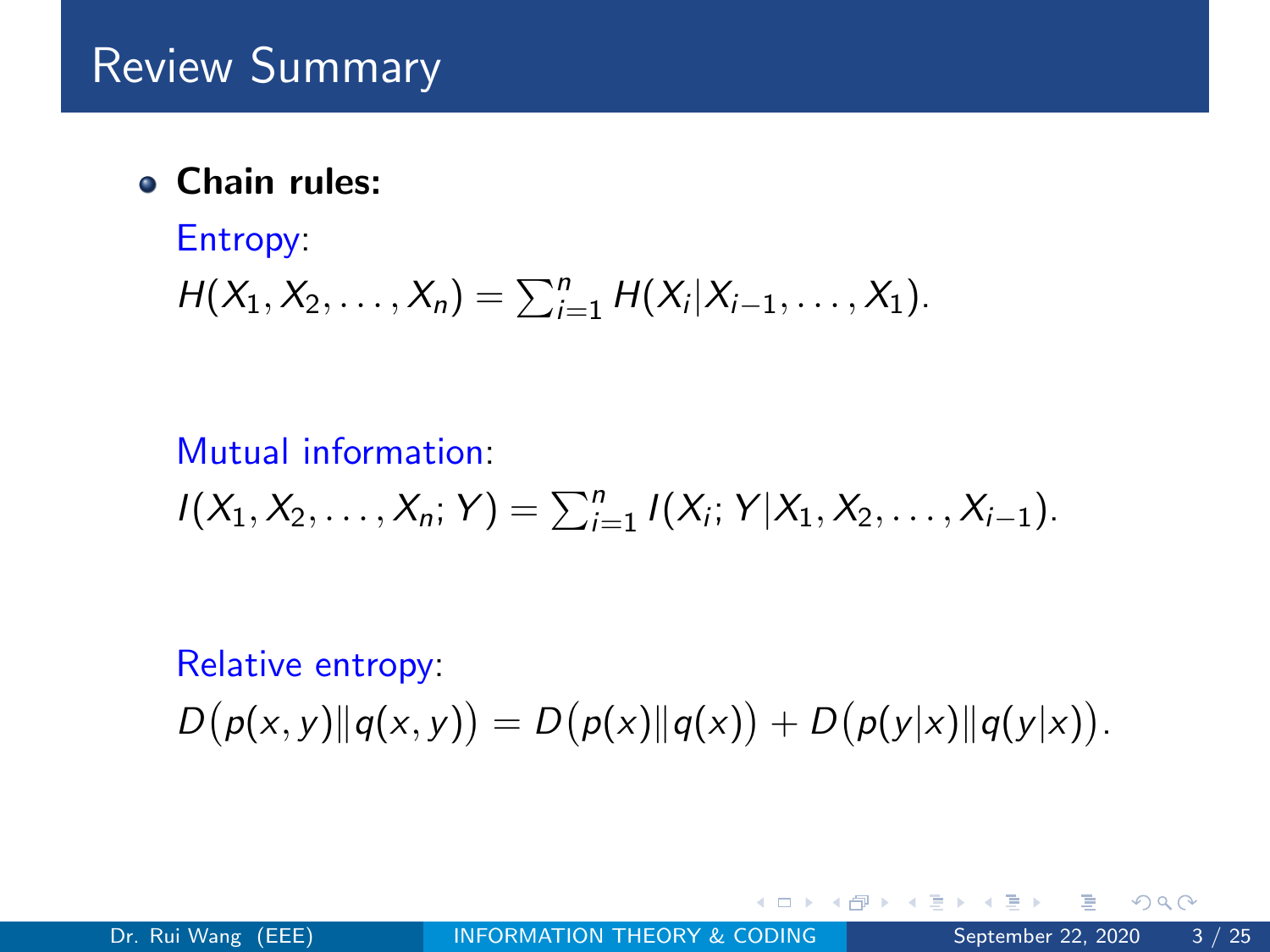### Definition (Convexity)

A function  $f(x)$  is said to be *convex* over an interval  $(a, b)$  if  $\forall x_1, x_2 \in (a, b)$  and  $0 \leq \lambda \leq 1$ ,

 $f(\lambda x_1 + (1-\lambda)x_2) \leq \lambda f(x_1) + (1-\lambda)f(x_2).$ 

A function f is called *strictly convex* if equality holds only if  $\lambda = 0$ or  $\lambda = 1$ .

### Definition (Concavity)

A function f is concave if  $-f$  is convex.

A function is convex if it always lies below any chord. A function is concave if it always lies above any chord.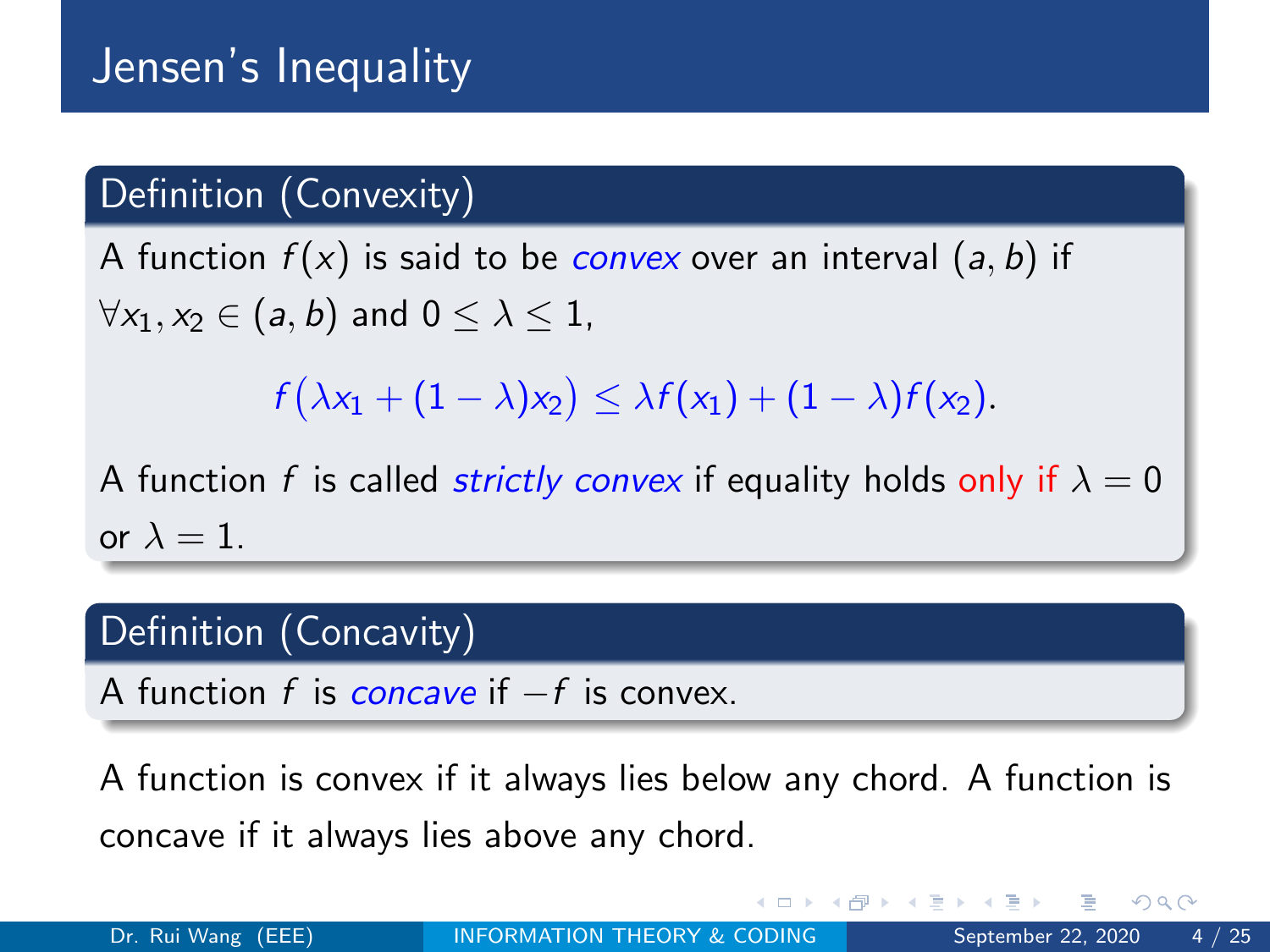### Definition (Convexity)

A function  $f(x)$  is said to be *convex* over an interval  $(a, b)$  if for every  $x_1x_2 \in (a, b)$  and  $0 \leq \lambda \leq 1$ ,  $f(\lambda x_1 + (1-\lambda)x_2) \leq \lambda f(x_1) + (1-\lambda)f(x_2).$ A function f is called *strictly convex* if equality holds only if  $\lambda = 0$ or  $\lambda = 1$ .  $\lambda f(x_1)+(1-\lambda)f(x_2)$ R rate Definition (Concavity) A function f is concave if  $-f$  is con<sup>f(x<sub>2</sub>)</sup> A function is convex if it always lie  $\frac{d}{d(x_1)}$ concave if it always lies above any  $\mathbf{x}_1$  $\mathbf{x}_2$ 

Dr. Rui Wang (EEE) **[INFORMATION THEORY & CODING](#page-0-0)** September 22, 2020 5 / 25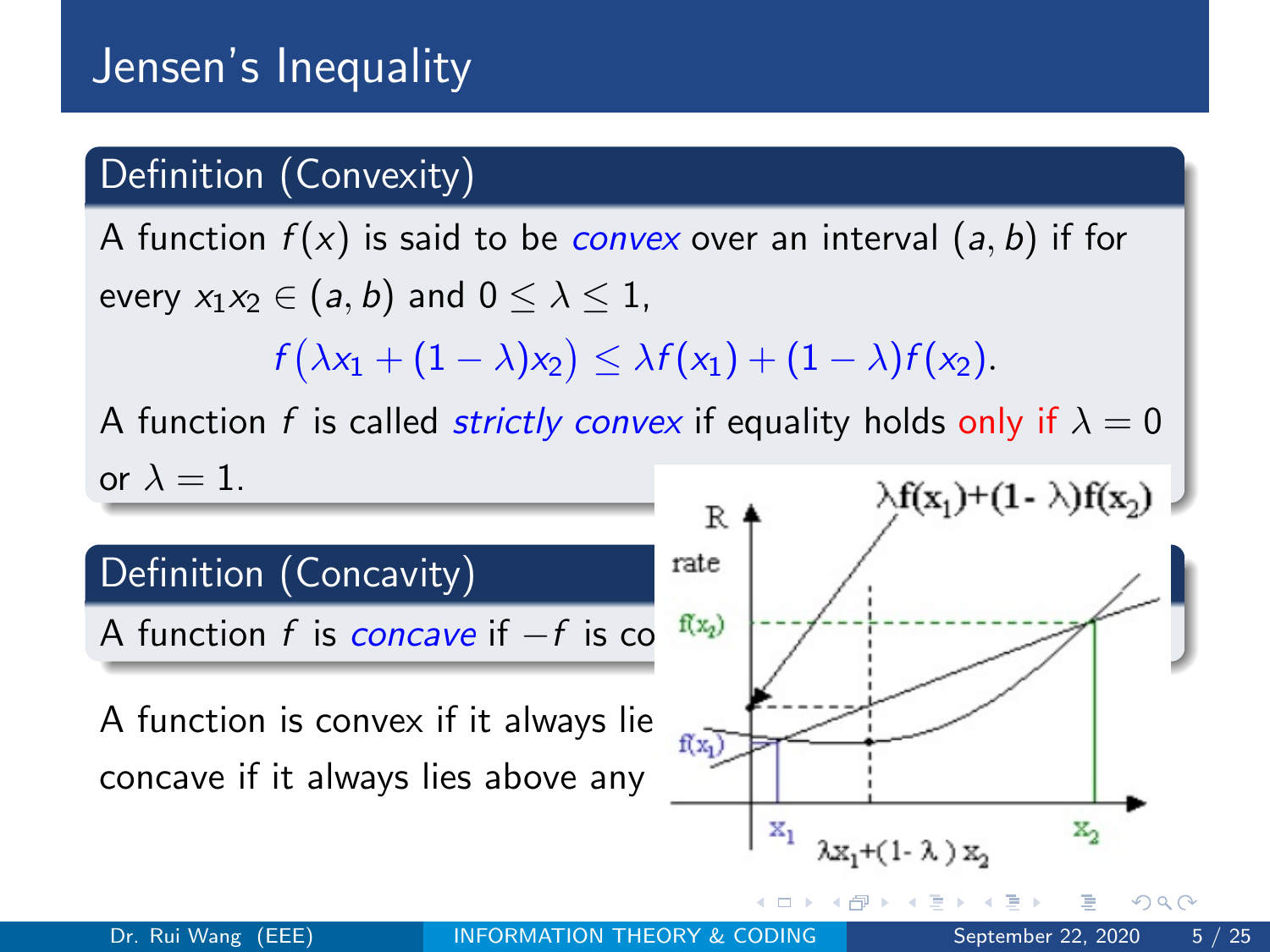## Jensen's Inequality

### Example

$$
f(x) = x2, |x|, ex, x \log x (x > 0)
$$
  
 
$$
g(x) = \log x, \quad \sqrt{x}, (x \ge 0)
$$

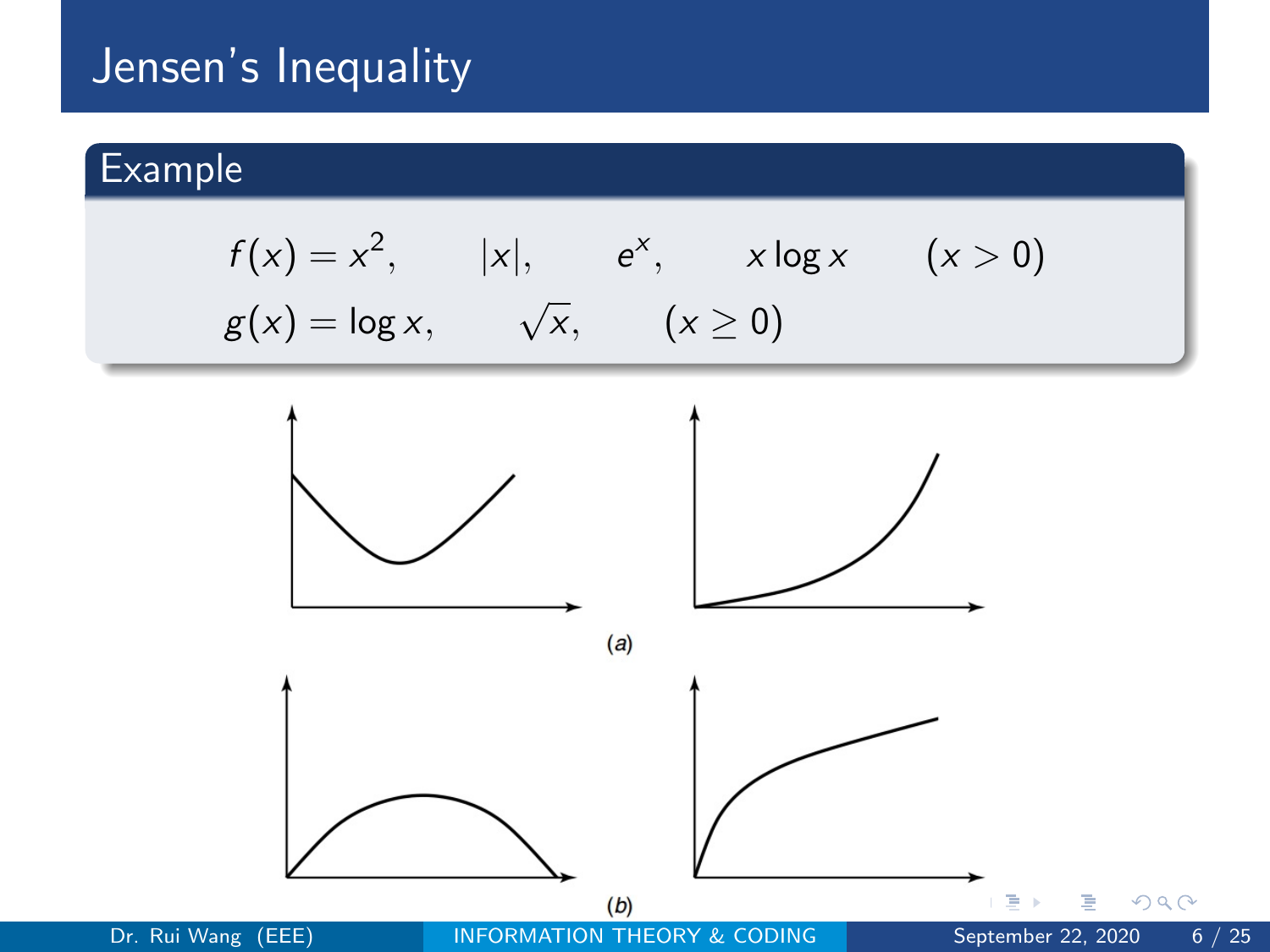### Theorem 2.6.2 (Jensen's Inequality)

If f is a convex function and  $X$  is a random variable,

 $E[f(X)] \geq f(E[X]).$ 

Moreover, if f is strictly convex,  $E[f(X)] = f(E[X])$  implies that  $X = E[X]$  with probability 1 (i.e., X is a constant).

### Proof.

### By mathematical induction.

$$
\bullet \ \ k=2:
$$

 $p(x_1)f(x_1) + p(x_2)f(x_2) \ge f(p(x_1)x_1 + p(x_2)x_2).$ 

- Hypothesis:  $\sum_{i=1}^{k-1} p(x_i) f(x_i) \ge f\left(\sum_{i=1}^{k-1} p(x_i) x_i\right)$ .
- Induction:  $\sum_{i=1}^{k} p(x_i) f(x_i)$ .

sustech-logo.pdf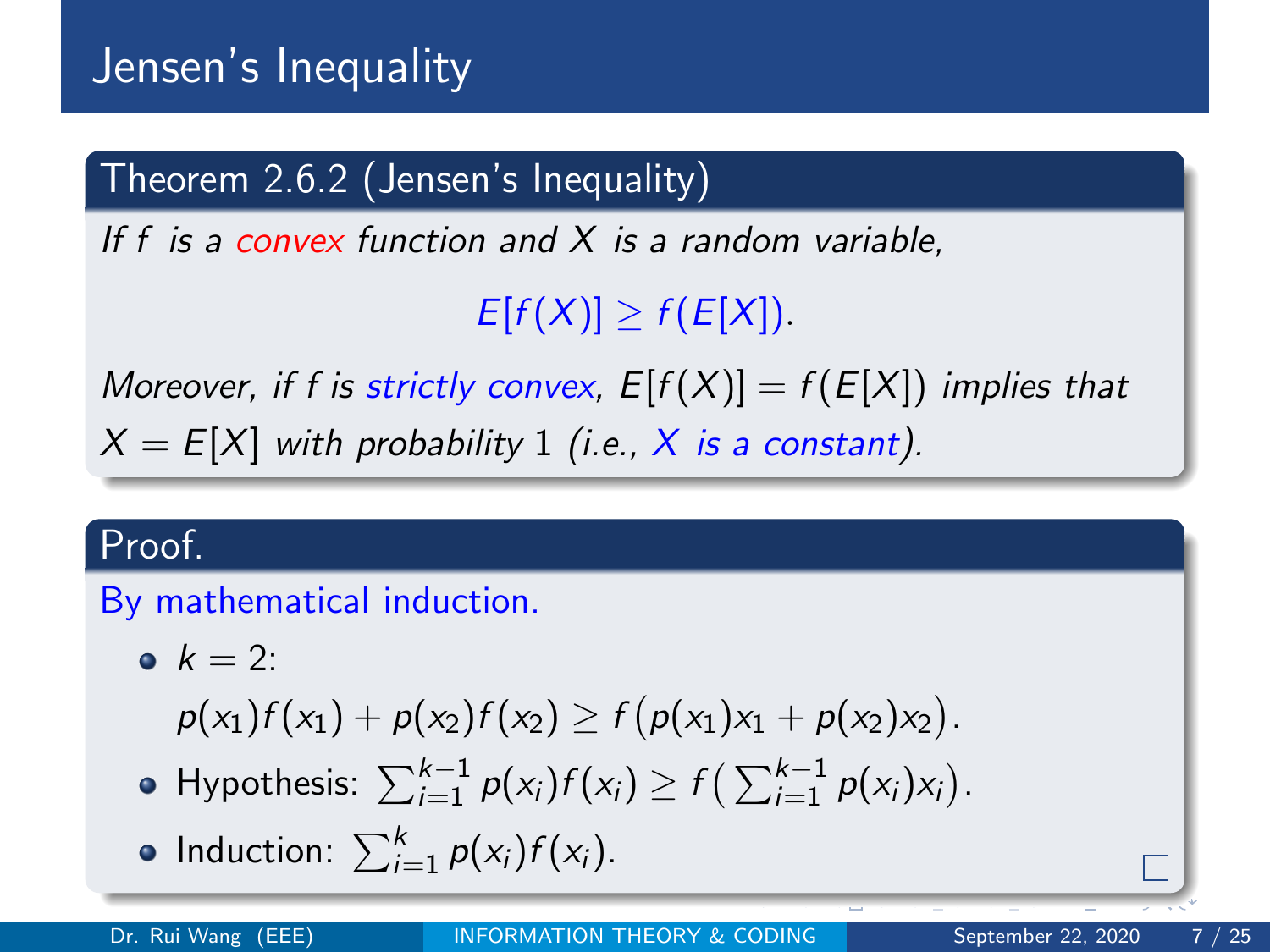### <span id="page-7-0"></span>Theorem 2.6.3 (Information Inequality)

Let  $p(x)$ ,  $q(x)$ ,  $x \in X$ , be two probability mass functions. Then  $D(p||q) \geq 0$ 

with equality iff  $p(x) = q(x)$  for all x.

#### Proof.

Let  $A = \{x : p(x) > 0\}$  be the support set of  $p(x)$ . Then

$$
-D(p||q) = -\sum_{x \in A} p(x) \log \frac{p(x)}{q(x)}
$$
  
= 
$$
\sum_{x \in A} p(x) \log \frac{q(x)}{p(x)}
$$
  

$$
\leq \log \sum_{x \in A} p(x) \frac{q(x)}{p(x)}
$$
 (Jensen's Inequality)  
= 
$$
\log \sum_{x \in A} q(x)
$$
  

$$
\leq \log \sum_{x \in X} q(x) = 0
$$

Dr. Rui Wang (EEE) [INFORMATION THEORY & CODING](#page-0-0) September 22, 2020 8 / 25

sustech-logo.pdf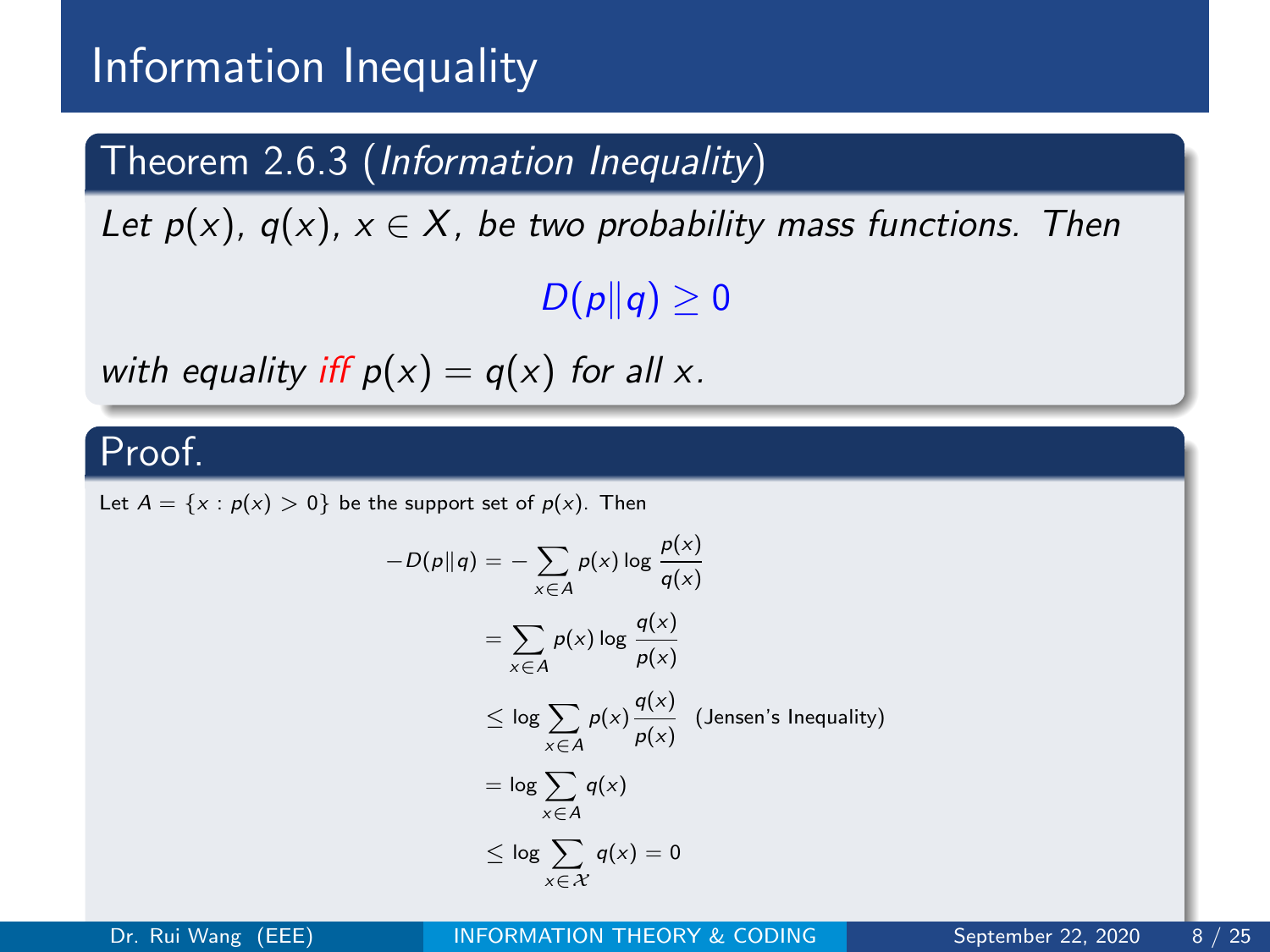# <span id="page-8-0"></span>**Corollaries**

Corollary (Nonnegativity of mutual information)

For any two random variables,  $X$ ,  $Y$ ,

## $I(X; Y) > 0$

with equality iff  $X$  and  $Y$  are independent.

**Corollary** 

 $D(p(y|x)||q(y|x)) \geq 0,$ 

with equality iff  $p(y|x) = q(y|x)$  for all y and x such that  $p(x) > 0.$ 

**Corollary** 

### $I(X; Y|Z) \geq 0$ ,

with equality iff X and Y are conditiona[lly](#page-7-0) [in](#page-9-0)[d](#page-7-0)[ep](#page-8-0)[e](#page-9-0)[nd](#page-0-0)[en](#page-0-0)[t](#page-0-0) [g](#page-0-0)[iv](#page-24-0)en [Z](#page-24-0).  $\parallel$ 

Dr. Rui Wang (EEE) [INFORMATION THEORY & CODING](#page-0-0) September 22, 2020 9 / 25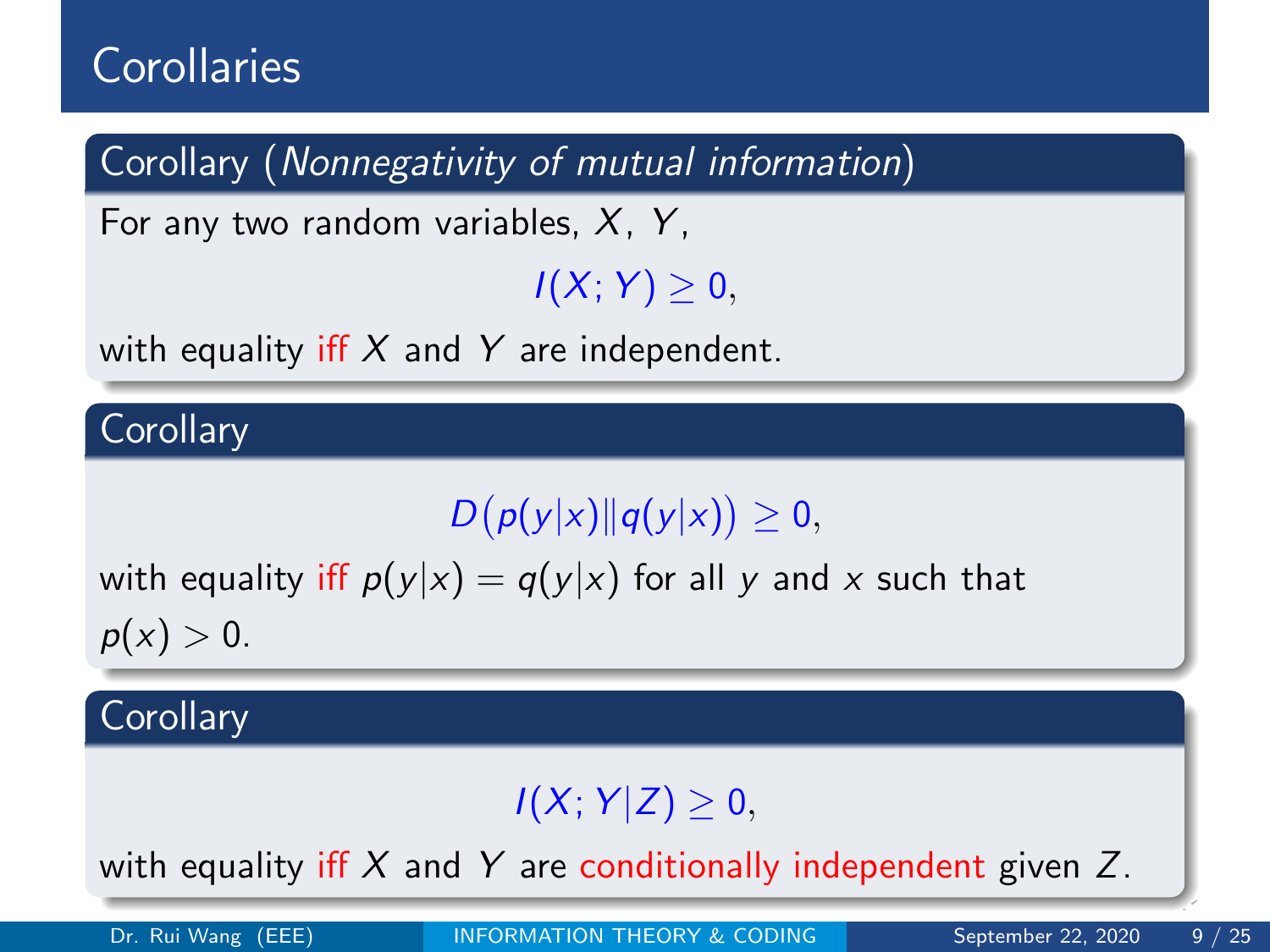## <span id="page-9-0"></span>The maximum entropy distribution

### Theorem 2.6.4

 $H(X) \leq log|\mathcal{X}|$ , where  $|\mathcal{X}|$  denotes the number of elements in the range of X, with equality iff X has a uniform distribution over  $|\mathcal{X}|$ .

#### Proof.

Let  $u(x) = \frac{1}{|{\cal X}|}$  be the uniform probability mass function over  ${\cal X},$ and let  $p(x)$  be the probability mass function for X. Then

$$
0 \leq D(p||u) = \sum p(x) \log \frac{p(x)}{u(x)} = \log |\mathcal{X}| - H(X).
$$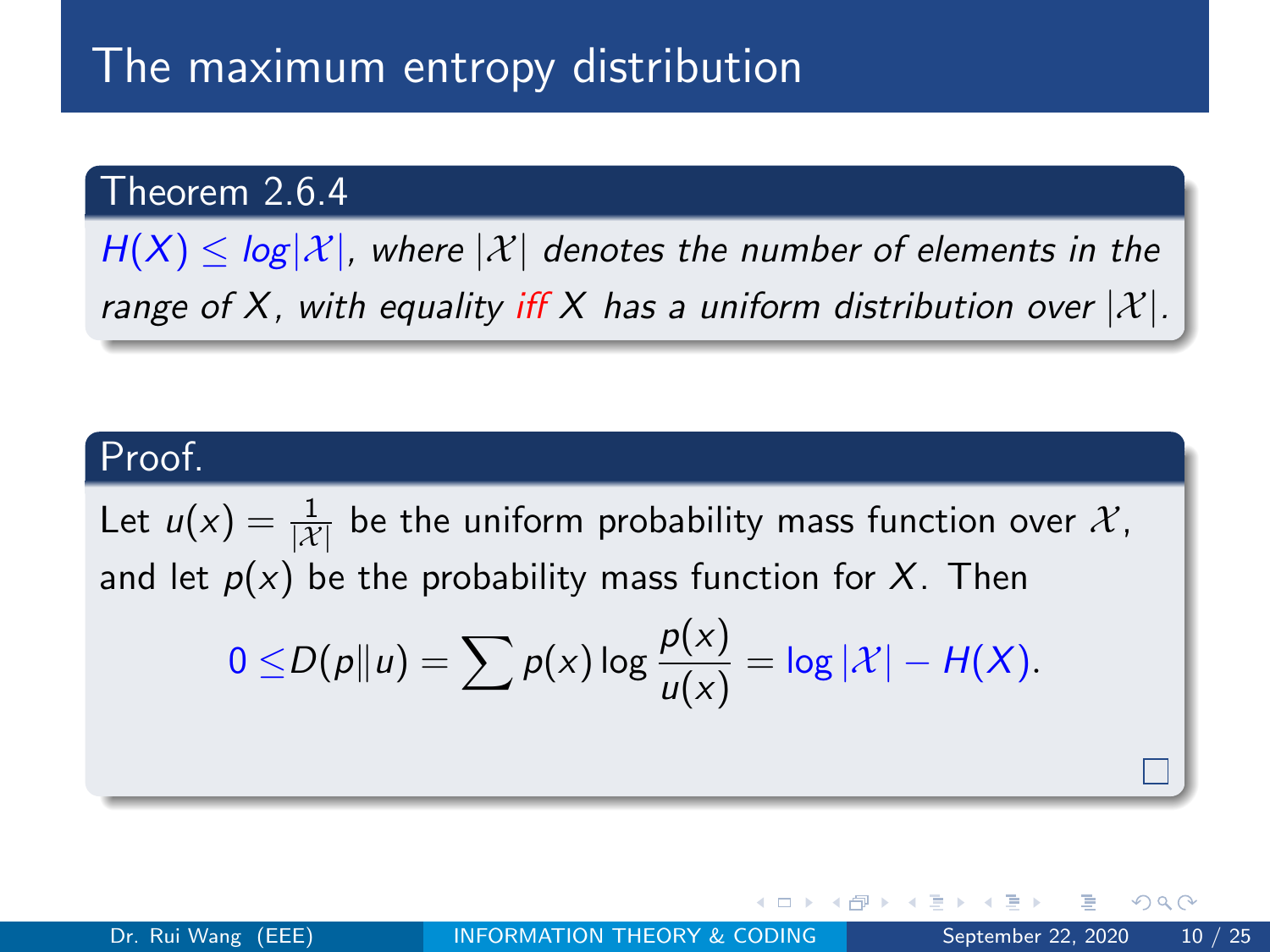Theorem 2.6.5 (Conditioning reduces entropy)

 $H(X|Y) \leq H(X)$ 

with equality iff  $X$  and  $Y$  are independent.

Theorem 2.6.6 (Independence bound on entropy)

Let  $X_1, X_2, \ldots, X_n$  be drawn according to  $p(x_1, x_2, \ldots, x_n)$ , then  $H(X_1, X_2, \ldots, X_n) \leq \sum_{i=1}^n H(X_i)$  $i=1$ with equality iff the  $X_i$ 's are independent.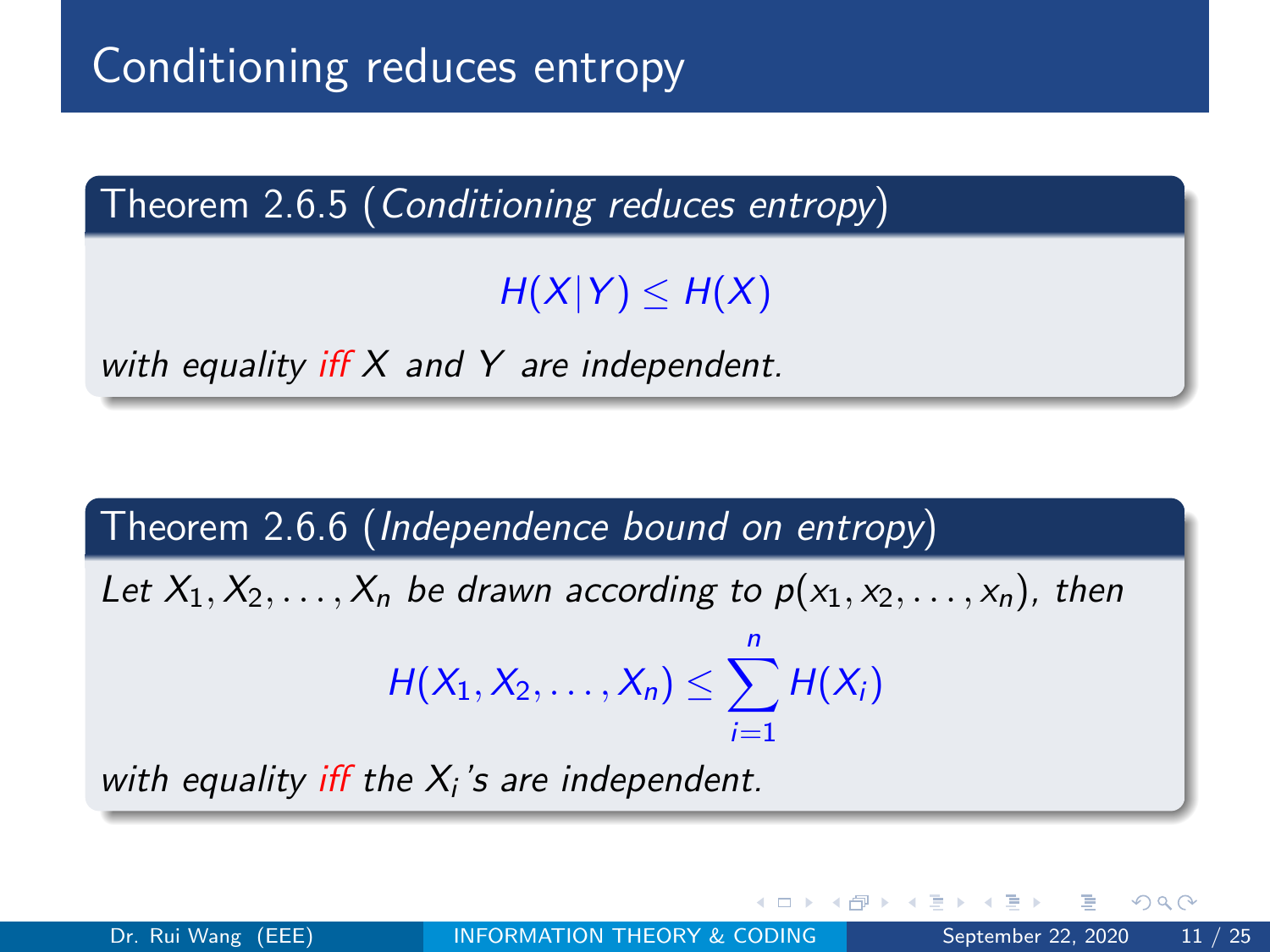### Definition (Markov Chain)

Random variables  $X, Y, Z$  are said to *form a Markov chain* in that order (denoted by  $X \to Y \to Z$ ) if the conditional distribution of Z depends only on Y and is conditionally independent of X. Specifically, X, Y and Z form a Markov chain  $X \to Y \to Z$  if the join probability mass function can be written as

 $p(x, y, z) = p(x)p(y|x)p(z|y)$ .

- $\bullet X \rightarrow Y \rightarrow Z \Rightarrow p(x, z|y) = p(x|y)p(z|y)$
- $\bullet X \rightarrow Y \rightarrow Z \rightarrow Z \rightarrow Y \rightarrow X$

• If 
$$
Z = f(Y)
$$
, then  $X \rightarrow Y \rightarrow Z$ .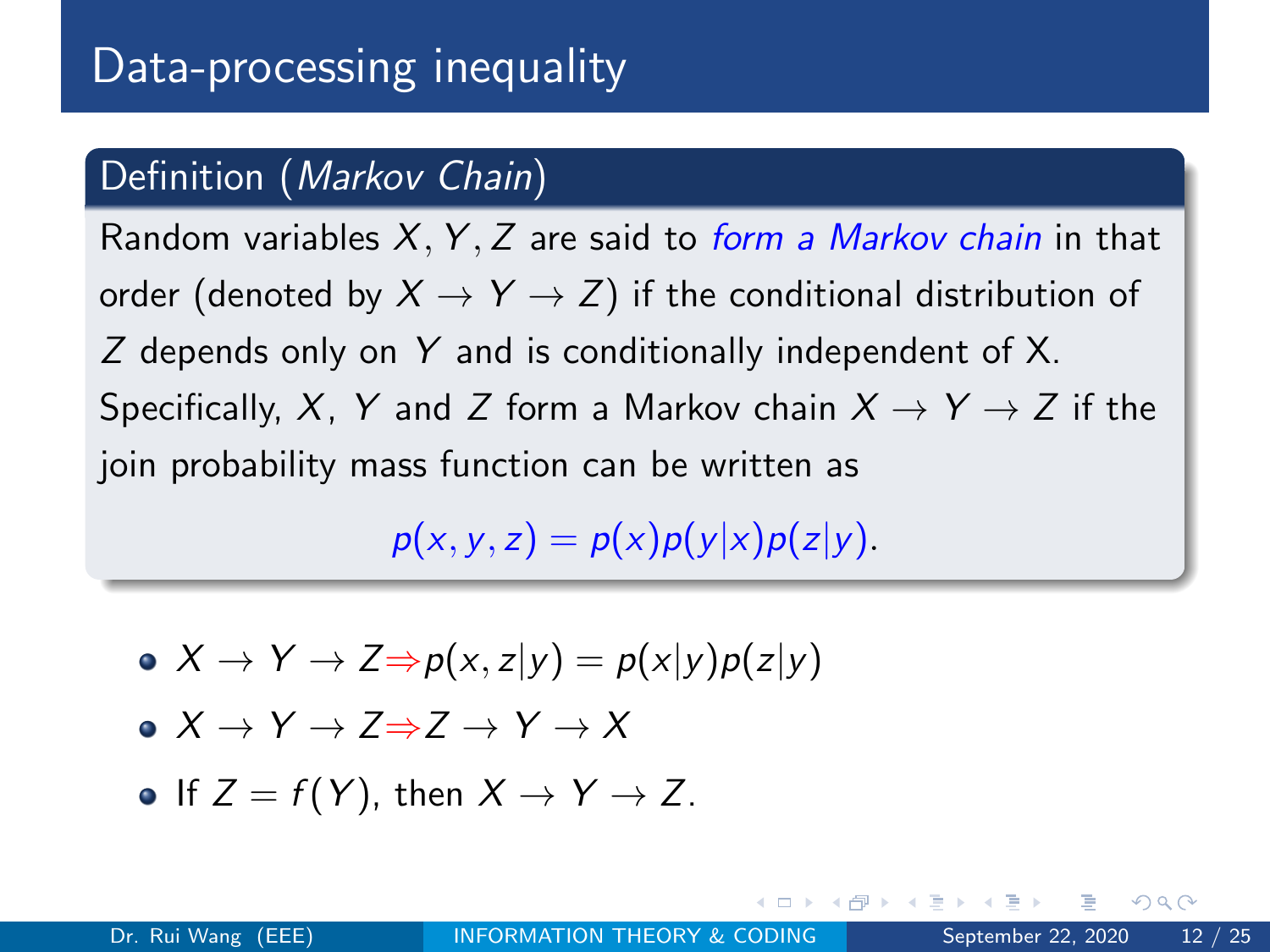# Data-processing inequality

Theorem  $2.8.1$  (Data-processing inequality)

If  $X \to Y \to Z$ , then  $I(X; Y) \geq I(X; Z)$ .

#### Proof.

By the chain rule, we expand  $I(X; Y, Z)$  in two ways:

$$
I(X; Y, Z) = I(X; Z) + I(X; Y|Z)
$$
  
= I(X; Y) + I(X; Z|Y).

Since  $X \to Y \to Z$ , we have  $I(X; Z|Y) = 0$ . Since  $I(X; Y|Z) \geq 0$ , we have  $I(X; Y) > I(X; Z)$ .

つへへ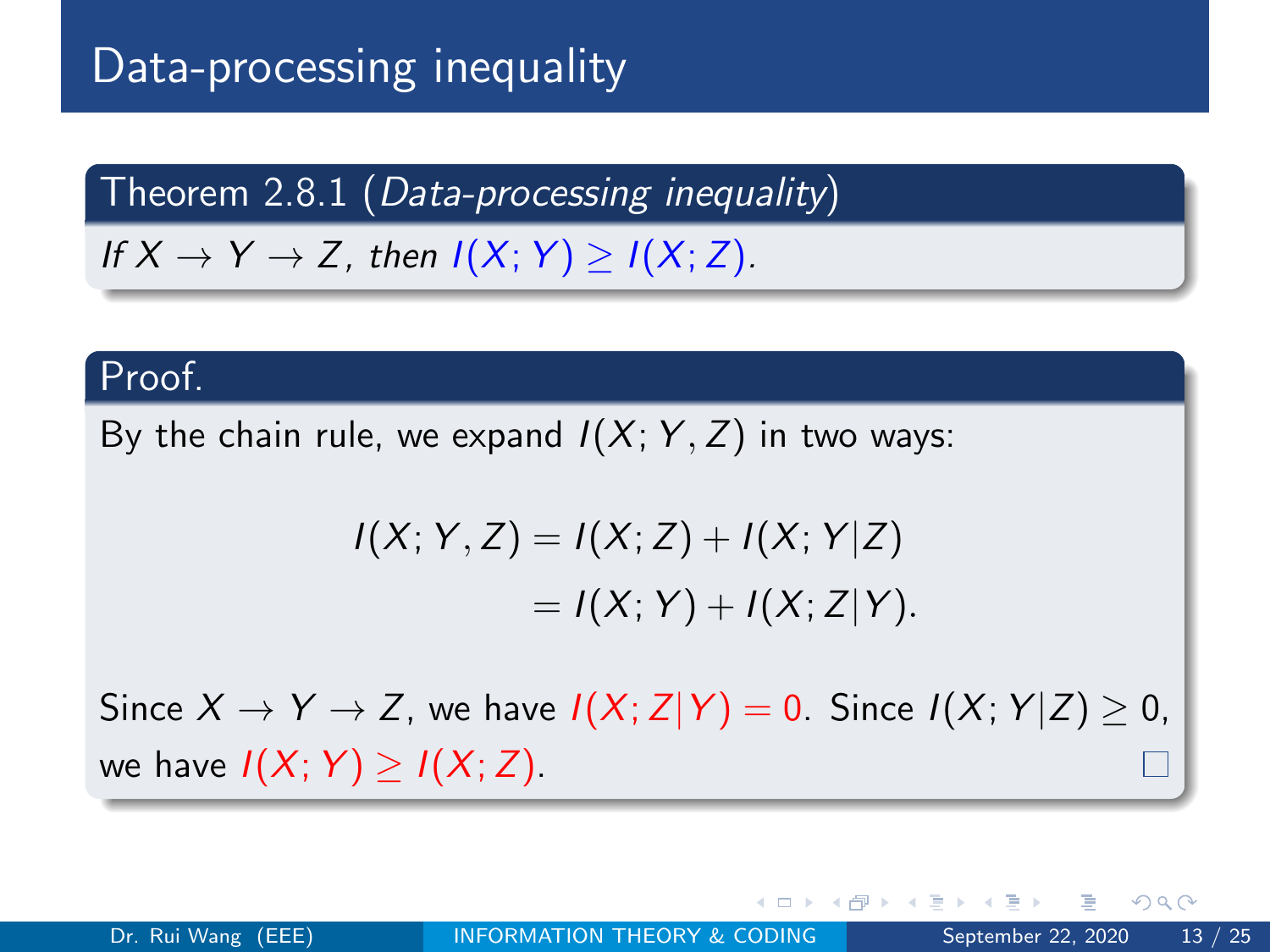## **Corollaries**

#### **Corollary**

In particular, if  $Z = g(Y)$ , we have  $I(X; Y) \geq I(X; g(Y))$ .

### **Corollary**

If  $X \to Y \to Z$ , then  $I(X; Y|Z) \leq I(X; Y)$ .

 $\leftarrow$   $\Box$ 

一本 三 トー

 $QQ$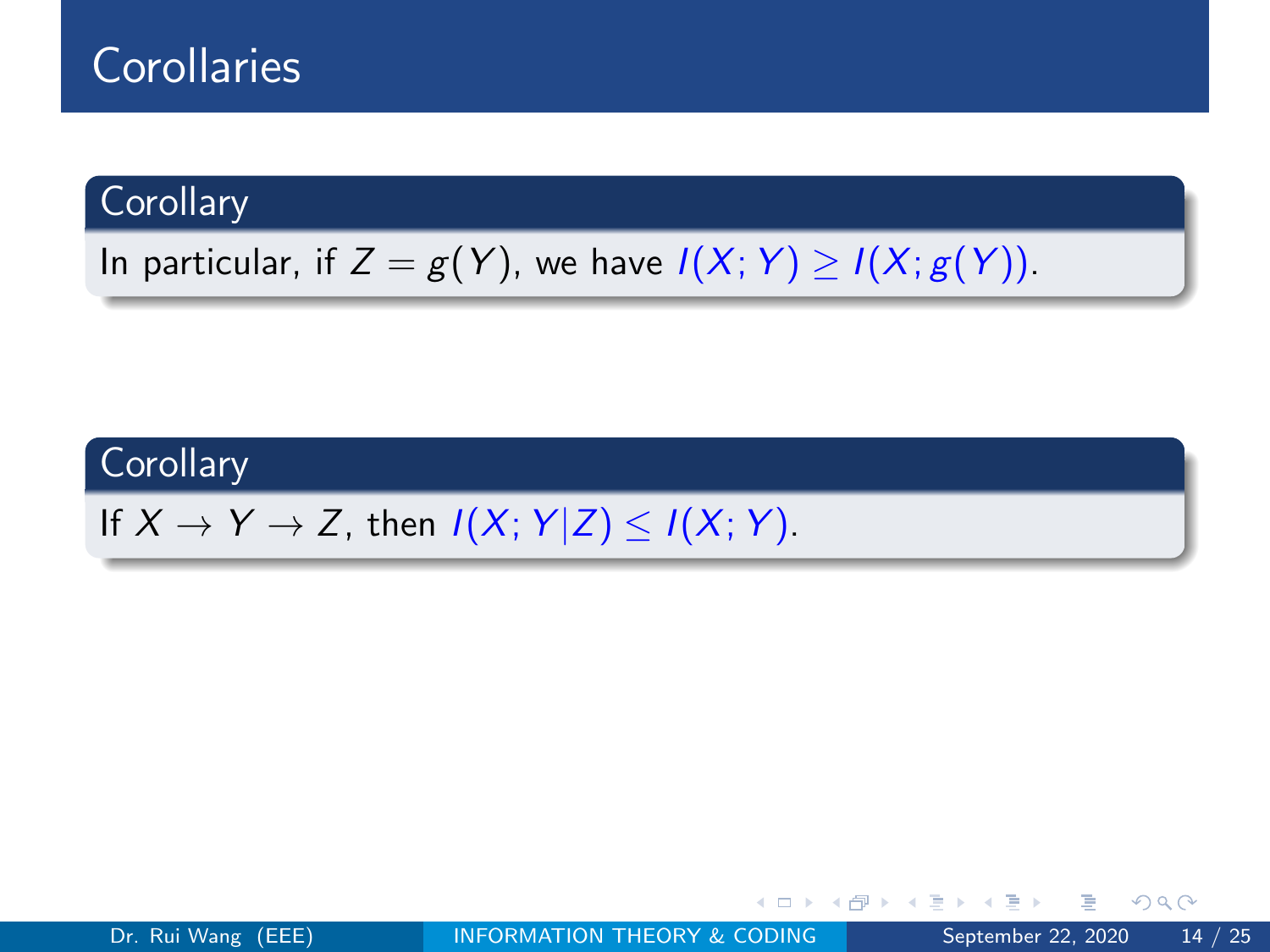### Problem 2.5 (Zero conditional entropy)

Show that if  $H(X|Y) = 0$ , then X is a function of Y, i.e., for all y with  $p(y) > 0$ , there is only one possible value of x with  $p(x, y) > 0.$ 

#### Proof.

Assume that there exists an y, say  $y_0$  and two different values of x, say  $x_1$  and  $x_2$  such that  $p(y_0, x_1) > 0$  and  $p(y_0, x_2) > 0$ . Then  $p(y_0) \geq p(y_0, x_1) + p(y_0, x_2) > 0$ , and  $p(x_1|y_0)$  and  $p(x_2|y_0)$  are not equal to 0 or 1. Thus,

$$
H(X|Y) = -\sum_{y} p(y) \sum_{x} p(x|y) \log p(x|y)
$$
  
\n
$$
\ge p(y_0) (-p(x_1|y_0) \log p(x_1|y_0) - p(x_2|y_0) \log p(x_2|y_0))
$$
  
\n
$$
> 0
$$

sustech-logo.pdf since  $-t \log t > 0$  for  $0 \le t \le 1$ , and is strictly positive for  $t \ne 0, 1$ , which is a contradiction to  $H(X|Y) = 0$ .

Dr. Rui Wang (EEE) **[INFORMATION THEORY & CODING](#page-0-0)** September 22, 2020 15 / 25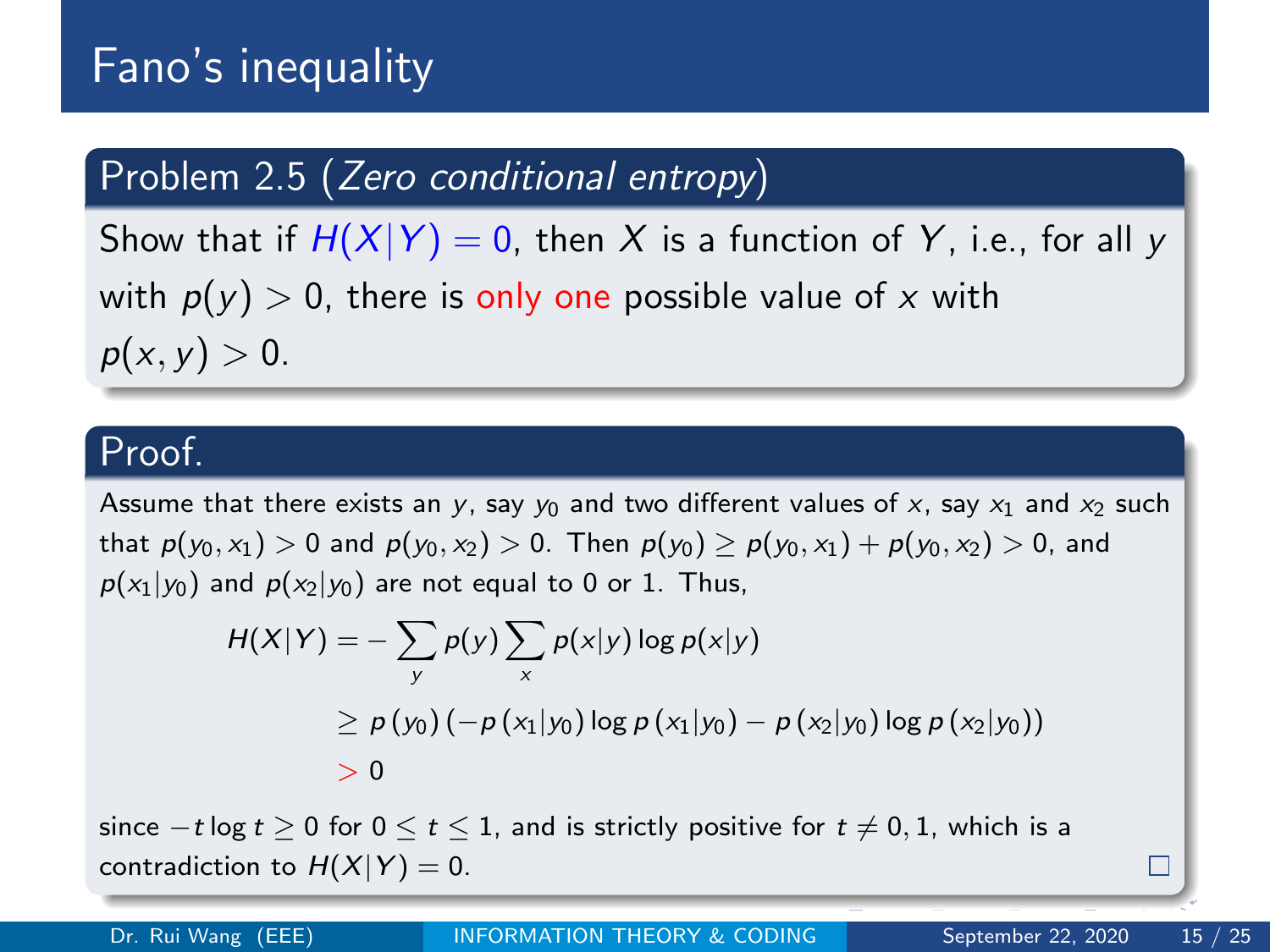- $\bullet$  The conditional entropy of a random variable X given another random variable Y is zero  $(H(X|Y) = 0)$  iff X is a function of Y. Hence we can estimate X from Y with zero probability of error iff  $H(X|Y) = 0$ .
- We can estimate X with a low probability of error  $P_e$  only if the conditional entropy  $H(X|Y)$  is small. Fano's inequality quantifies this idea.

Why do we need to related  $P_e$  to entropy  $H(X|Y)$ ? When we have a communication system, we send  $X$ , but receive a corrupted version Y. We want to infer X from Y. Our estimate is  $\hat{X}$  and we will make a mistake as

$$
P_{\rm e} = \Pr[\hat{X} \neq X]
$$

Markov chain  $X \to Y \to \hat{X}$ .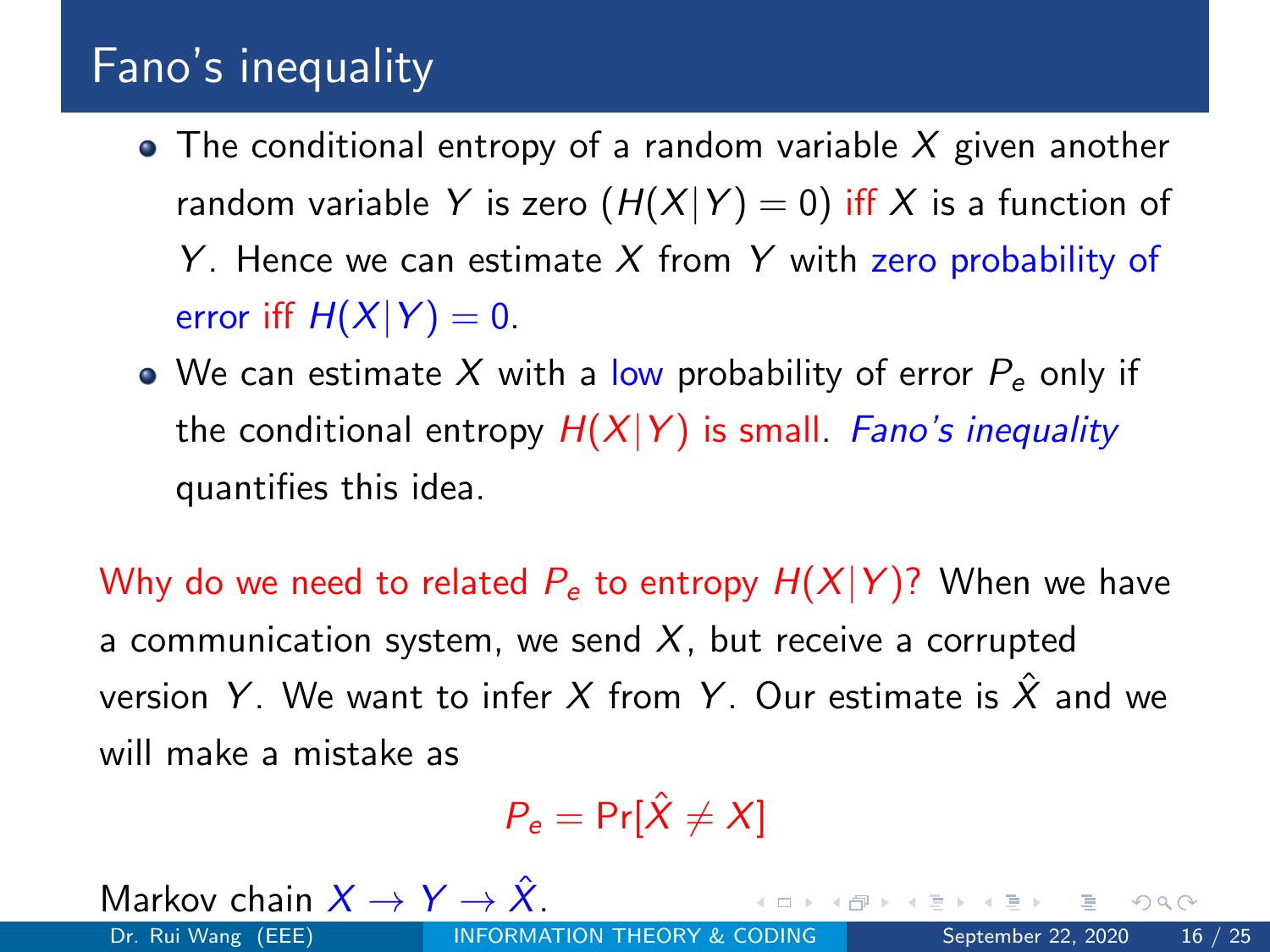#### Problem

A random variable Y is related to another random variable  $X$  with a distribution  $p(x)$ . From Y, we calculate a function  $g(Y) = \hat{X}$ , where  $\hat{X}$  is an estimate of X and takes on values in  $\hat{X}$ . We observe that  $X \to Y \to \hat{X}$  forms a Markov chain. How to bound the estimate error probability  $P_e = Pr[\hat{X} \neq X]$ ?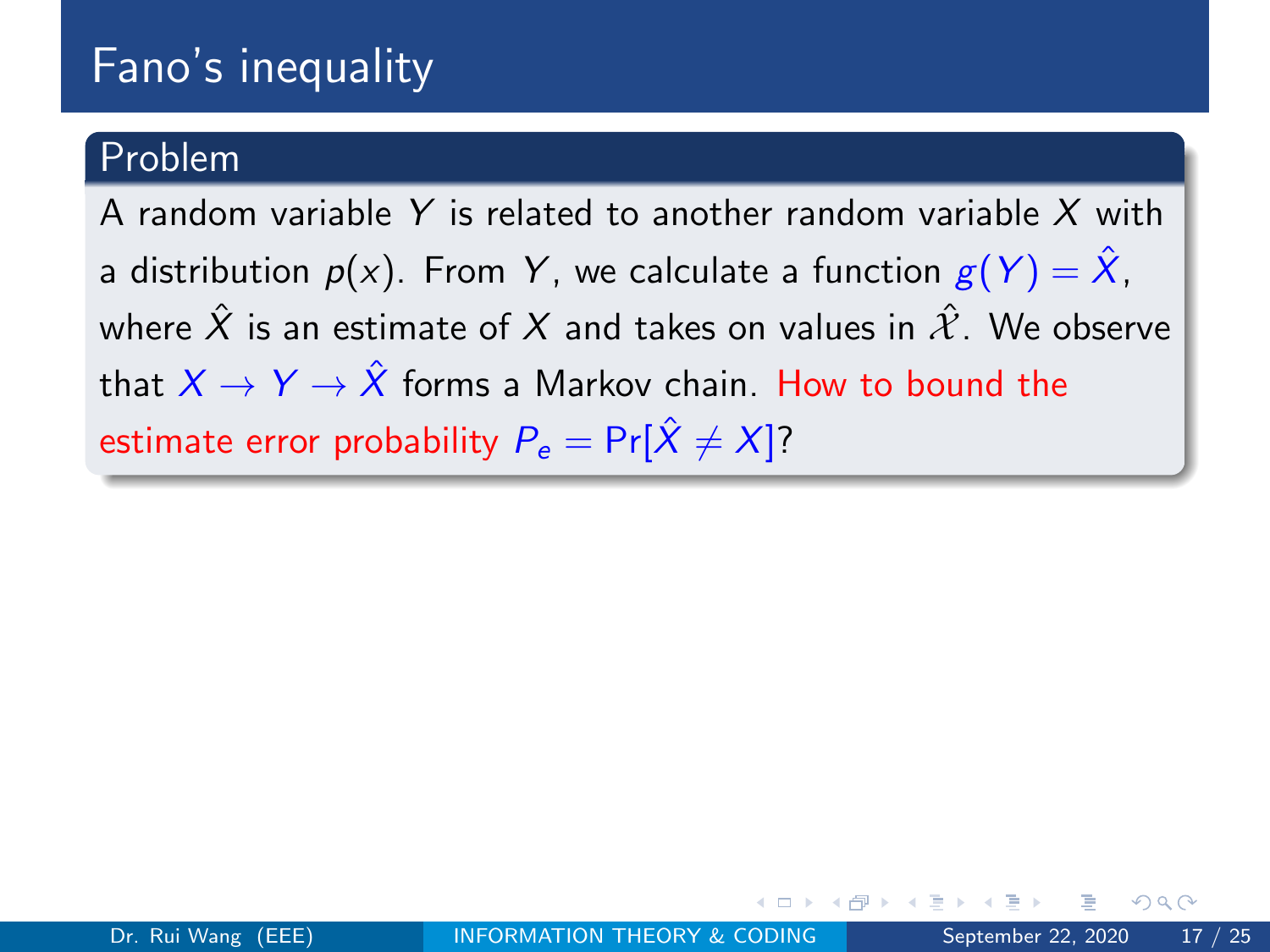### Theorem 2.11.1

For any estimator  $\hat{X}$  such that  $X \to Y \to \hat{X}$  , with  $P_e = \Pr\{X \neq \hat{X}\}\$ , we have

 $H(P_e) + P_e \log(|\mathcal{X}|-1) \geq H(X|\hat{X}) \geq H(X|Y).$ 

This inequality can be weakened to

 $1 + P_e \log(|\mathcal{X}| - 1) > H(X|Y)$ 

or

$$
P_e \geq \frac{H(X|Y) - 1}{\log |\mathcal{X}| - 1}.
$$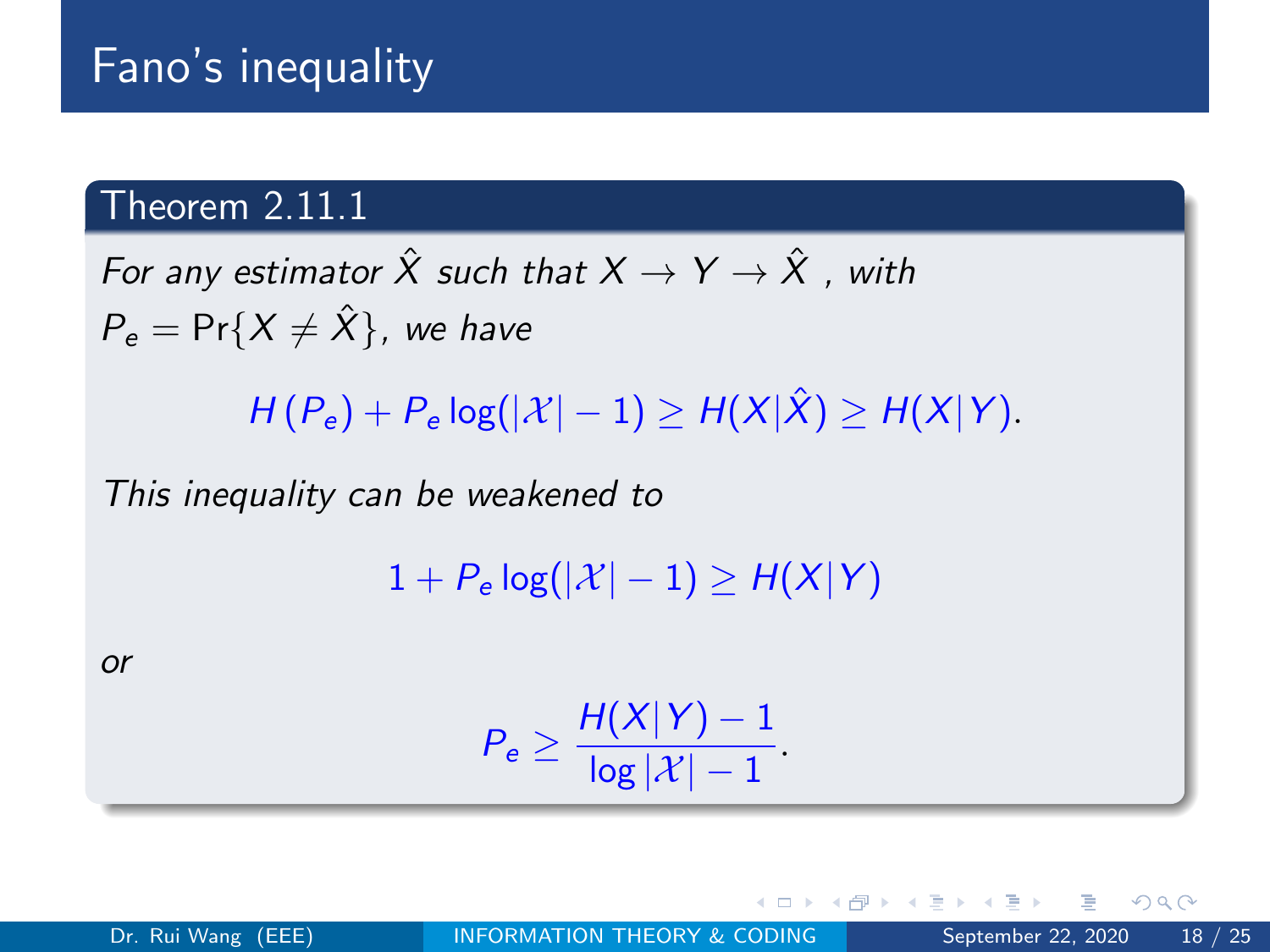#### Proof.

Define an error random variable as

$$
E = \begin{cases} 1 & \text{if } \hat{X} \neq X, \\ 0 & \text{if } \hat{X} = X. \end{cases}
$$

Using the chain rule for entropies to expand  $H(E, X|\hat{X})$  in two different ways, we have

$$
H(E, X | \hat{X}) = H(X | \hat{X}) + \underbrace{H(E | X, \hat{X})}_{=0} = \underbrace{H(E | \hat{X})}_{\leq H(P_e)} + \underbrace{H(X | E, \hat{X})}_{\leq P_e \log(|X| - 1)}.
$$

Since conditioning reduces entropy,  $H(E|\hat{X}) \leq H(E) = H(P_e)$ . Since E is a function of X and  $\hat{X}$ , the conditional entropy  $H(E|X, \hat{X})$  is equal to 0. We now look at  $H(X|E, \hat{X})$ . By the equation  $H(X|Y) = \sum_{y} p(y) H(X|Y=y)$ , we have

$$
H(X|E, \hat{X}) = \sum_{\hat{x} \in \mathcal{X}} \{ \Pr[\hat{X} = \hat{x}, E = 0] H(X|\hat{X} = \hat{x}, E = 0) + \Pr[\hat{X} = \hat{x}, E = 1] H(X|\hat{X} = \hat{x}, E = 1) \}.
$$

 $\Box$ 

 $QQ$ 

4 **EL F** 

 $A \equiv 1$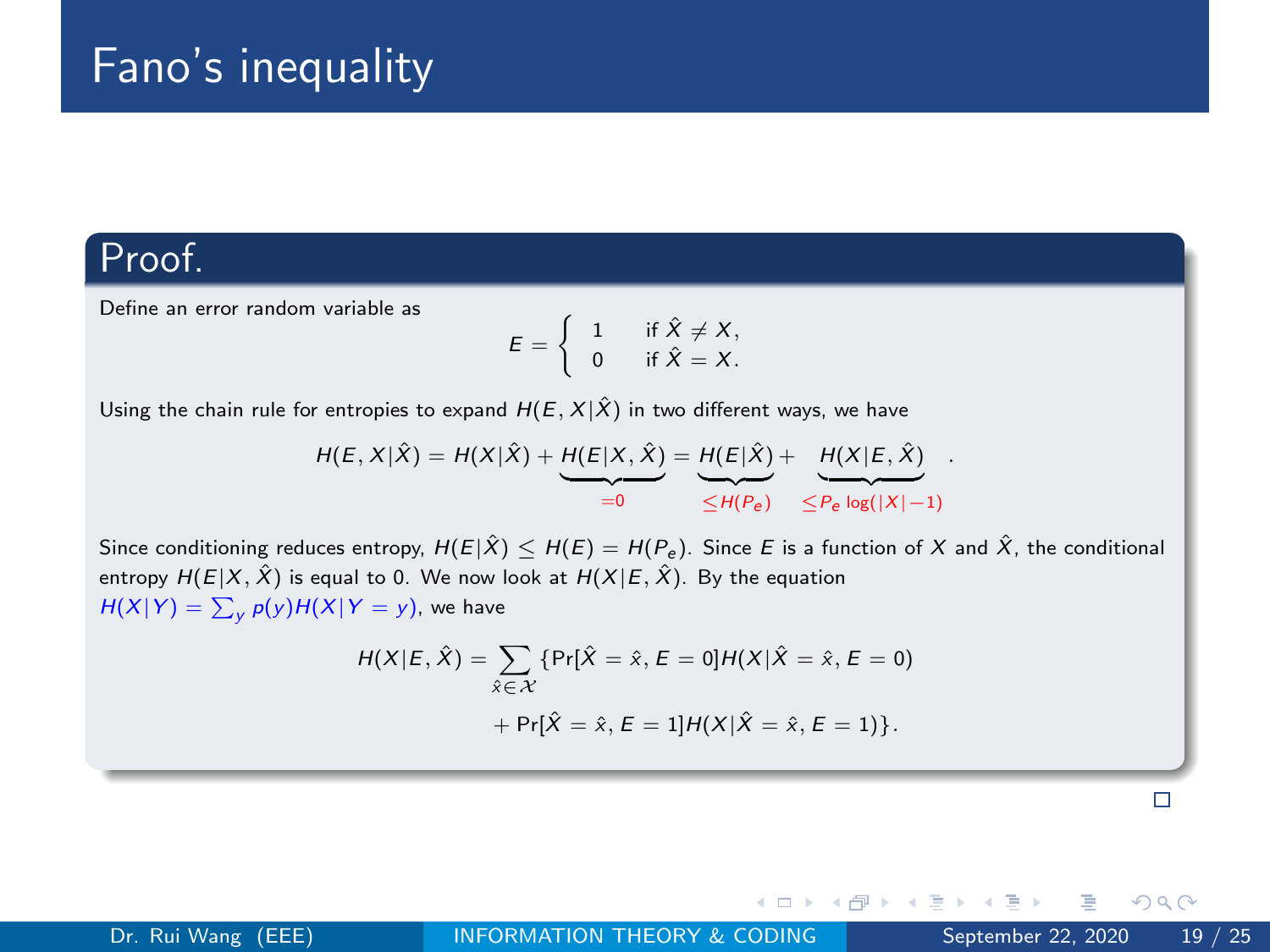### Proof.

$$
H(E, X | \hat{X}) = H(X | \hat{X}) + \underbrace{H(E | X, \hat{X})}_{=0} = \underbrace{H(E | \hat{X})}_{\leq H(P_e)} + \underbrace{H(X | E, \hat{X})}_{\leq P_e \log(|X| - 1)}
$$

$$
H(X | E, \hat{X}) = \sum_{\hat{x} \in \mathcal{X}} \{Pr[\hat{X} = \hat{x}, E = 0]H(X | \hat{X} = \hat{x}, E = 0)
$$

$$
+ Pr[\hat{X} = \hat{x}, E = 1]H(X | \hat{X} = \hat{x}, E = 1)\}.
$$

By definition of E, X is conditionally deterministic given  $\hat{X} = \hat{x}$  and  $E = 0$ , then  $H(X|\hat{X} = \hat{x}; E = 0) = 0$ . If  $\hat{X} = \hat{x}$  and  $E = 1$ , then X must take a value in the set  $\{x \in \mathcal{X} : x \neq x\}$  which contains  $|\mathcal{X}| - 1$  elements. Then  $H(X|\hat{X} = \hat{x}, E = 1) \leq log(|\mathcal{X}| - 1)$ .

$$
H(X|E, \hat{X}) \le \sum_{\hat{x} \in \mathcal{X}} \Pr[\hat{X} = \hat{x}, E = 1] \log(|\mathcal{X}| - 1)
$$

$$
= \Pr[E = 1] \log(|\mathcal{X}| - 1)
$$

$$
= P_e \log(|\mathcal{X}| - 1)
$$

4 **E F** 

э

 $\rightarrow$   $\equiv$   $\rightarrow$   $\rightarrow$ 

 $\Box$ 

 $QQ$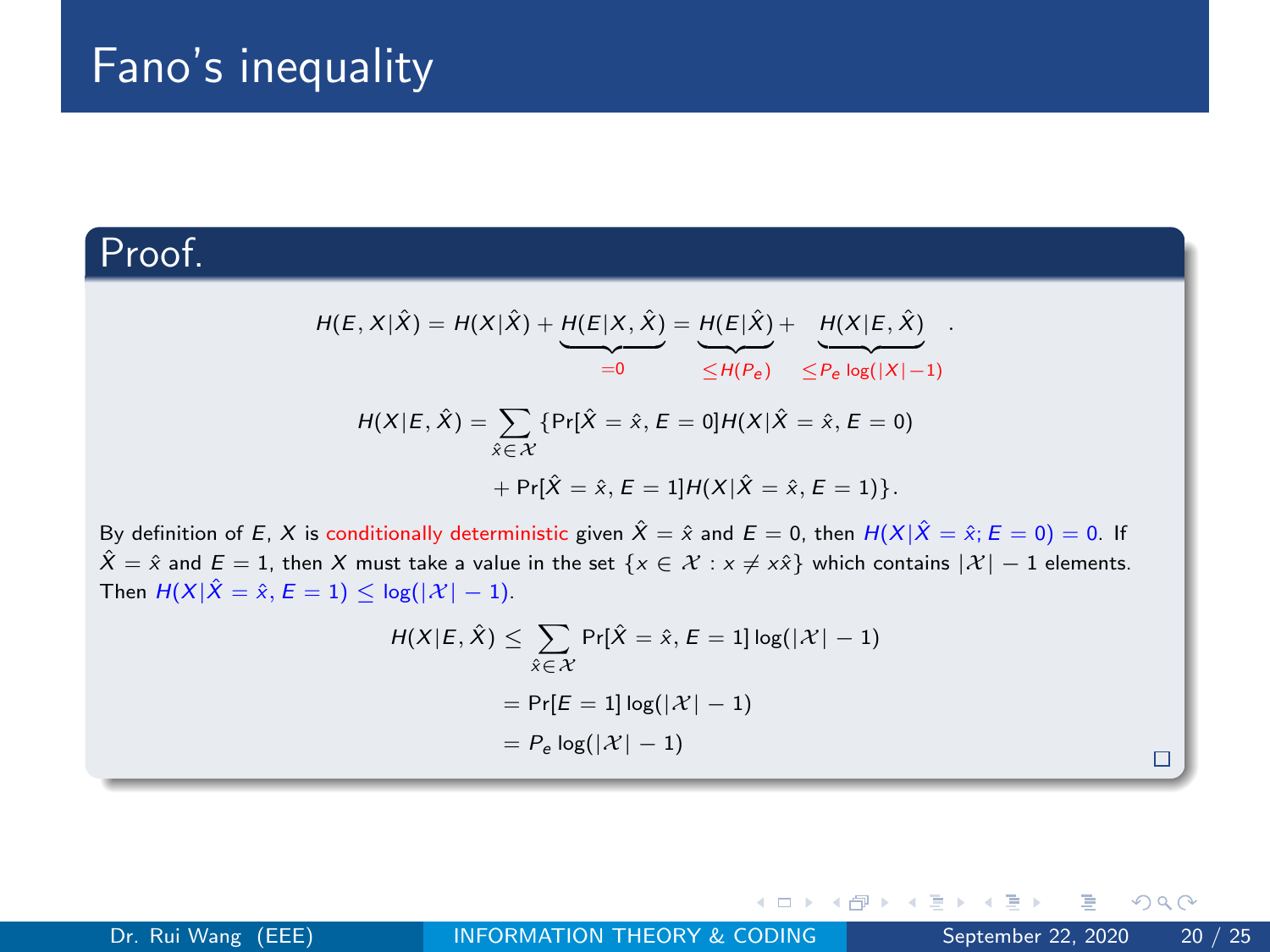### Proof.

$$
H(E, X | \hat{X}) = H(X | \hat{X}) + \underbrace{H(E | X, \hat{X})}_{=0} = \underbrace{H(E | \hat{X})}_{\leq H(P_e)} + \underbrace{H(X | E, \hat{X})}_{\leq P_e \log(|X| - 1)}
$$
\n
$$
H(X | E, \hat{X}) = \sum_{\hat{x} \in \mathcal{X}} \{ \Pr[\hat{X} = \hat{x}, E = 0] H(X | \hat{X} = \hat{x}, E = 0]
$$
\n
$$
+ \Pr[\hat{X} = \hat{x}, E = 1] H(X | \hat{X} = \hat{x}, E = 1) \}.
$$
\n
$$
H(X | E, \hat{X}) \leq \sum_{\hat{x} \in \mathcal{X}} \Pr[\hat{X} = \hat{x}, E = 1] \log(|X| - 1)
$$
\n
$$
= \Pr[E = 1] \log(|X| - 1)
$$
\n
$$
= P_e \log(|X| - 1)
$$
\nusing inequality, we have  $I(X; \hat{X}) < I(X; Y)$  and therefore  $H(X | \hat{X}) > H(X | Y)$ .

\n
$$
\Box
$$

4 0 8

- 4 何 ト - ィ ヨ ト - 4 -

By the data-processing inequality, we have  $I(X; \hat{X}) \leq I(X; Y)$  and therefore  $H(X|\hat{X}) \geq H(X|Y)$ .

 $299$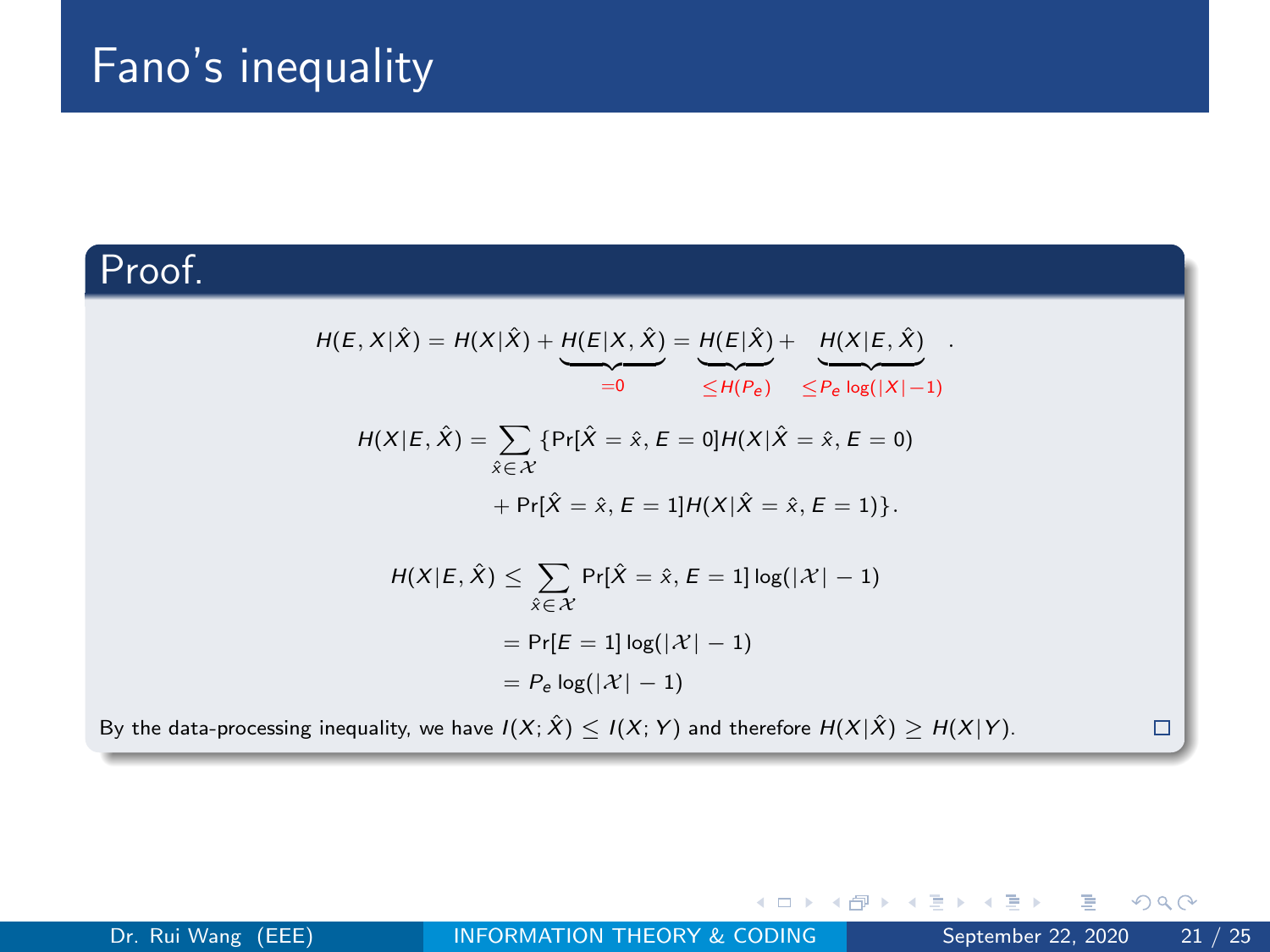# **Corollary**

### **Corollary**

For any two random variables X and Y, let  $p = Pr(X \neq Y)$ .

 $H(p) + p \log(|\mathcal{X}| - 1) \geq H(X|Y)$ .

### Proof.

Let  $\hat{X} = Y$  in Fano's inequality.

Þ

 $QQ$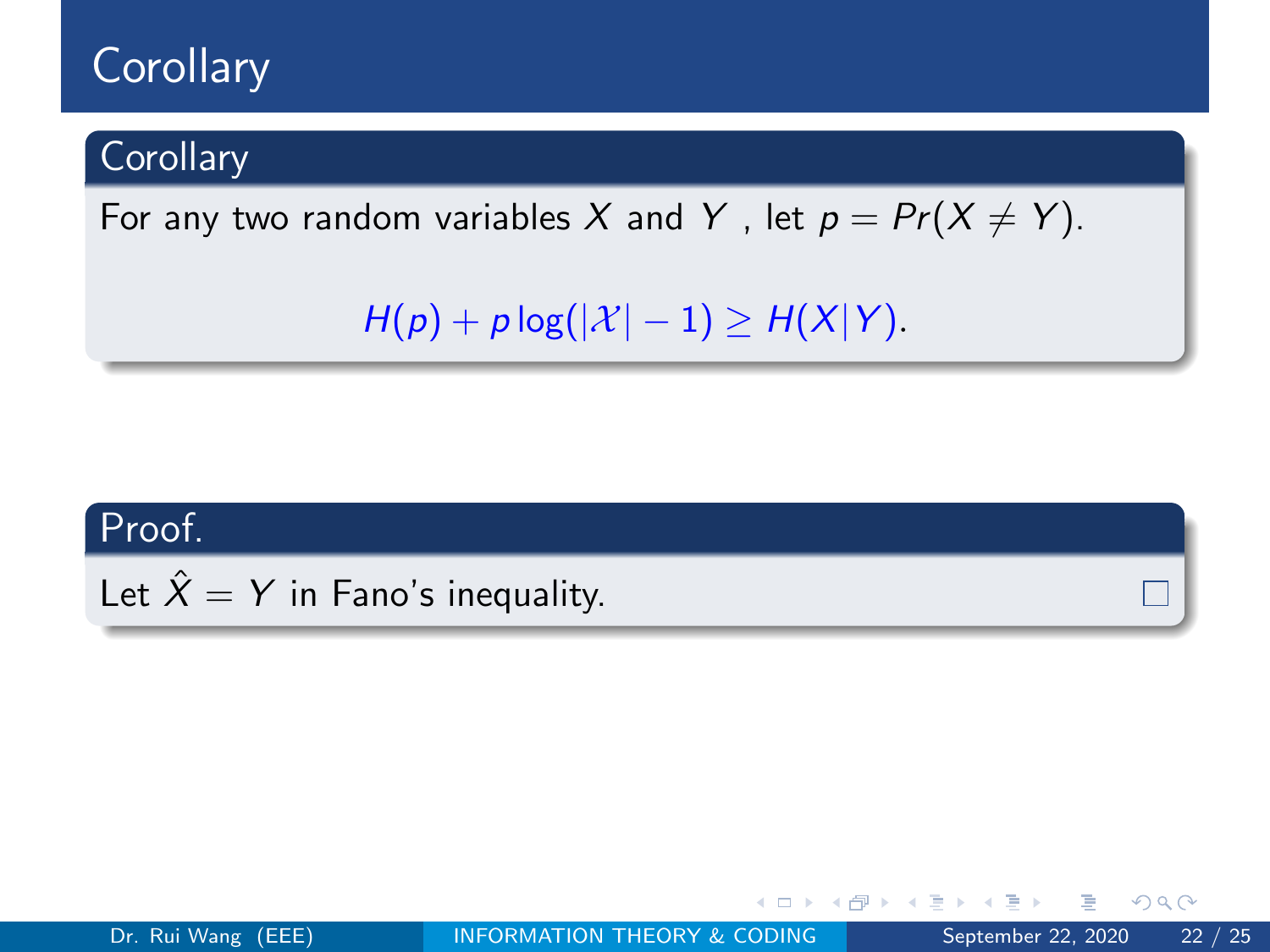#### Remark

Suppose that there is no knowledge of Y. Thus,  $X$  must be guessed without any information. Let  $X \in \{1, 2, \ldots, m\}$  and  $p_1 > p_2 > \cdots > p_m$ . Then the best guess of X is  $\hat{X} = 1$  and the resulting probability of error is  $P_e = 1 - p_1$ . Fano's inquality becomes

$$
H(P_e)+P_e \log(m-1) \geq H(X).
$$

The probability mass function

$$
(p_1, p_2, \cdots, p_m) = \left(1 - P_e, \frac{P_e}{m-1}, \cdots, \frac{P_e}{m-1}\right)
$$

achieves this bound with equality.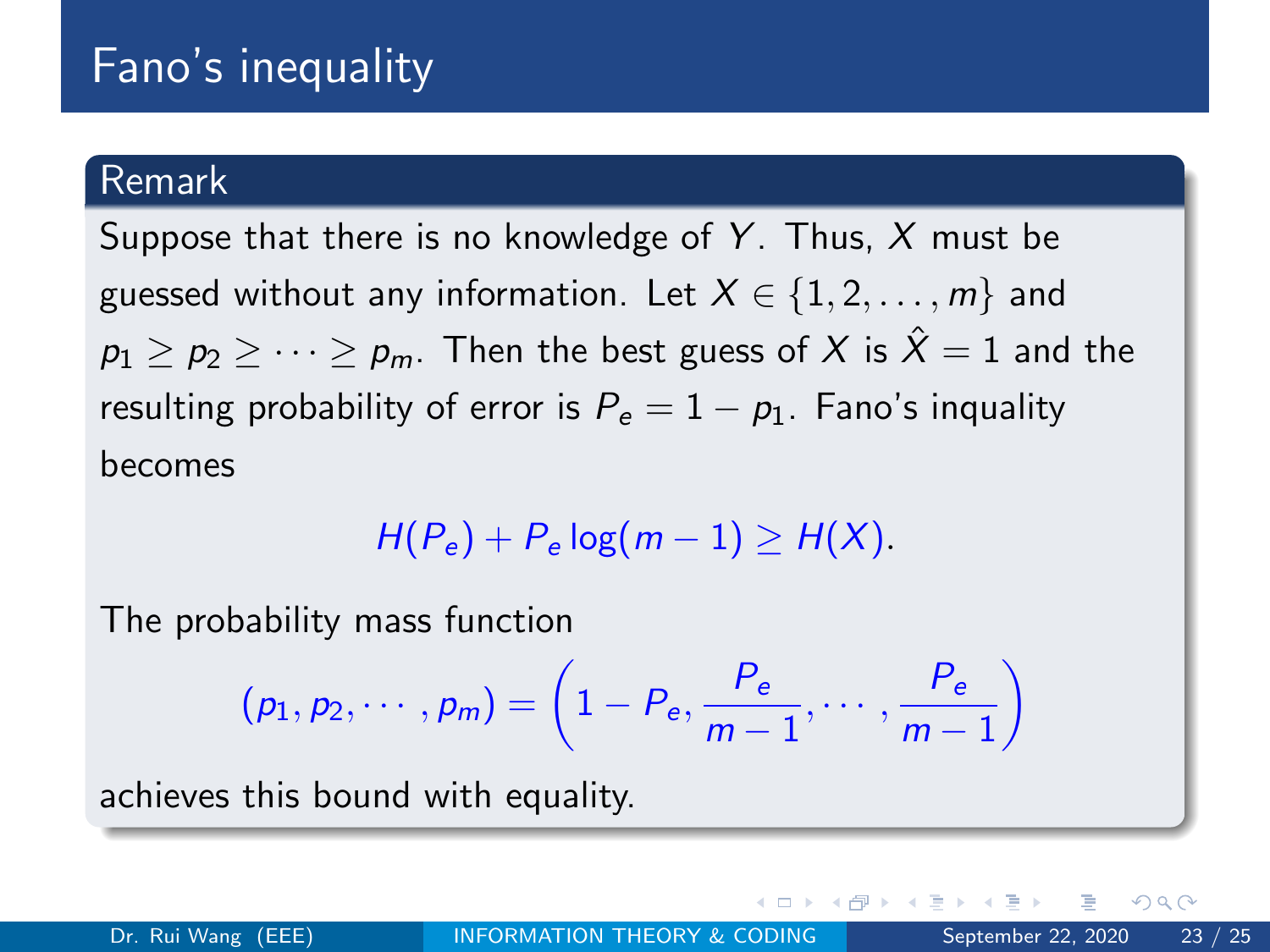# Applications of Fano's inequality

• Prove converse in many theorems (including channel capacity)

• Compressed sensing signal model

$$
y = Ax + w
$$

where  $A \in \mathcal{R}^{M \times d}$ : projection matrix for dimension reduction. Signal  $x$  is sparse. Want to estimate  $x$  from  $y$ .